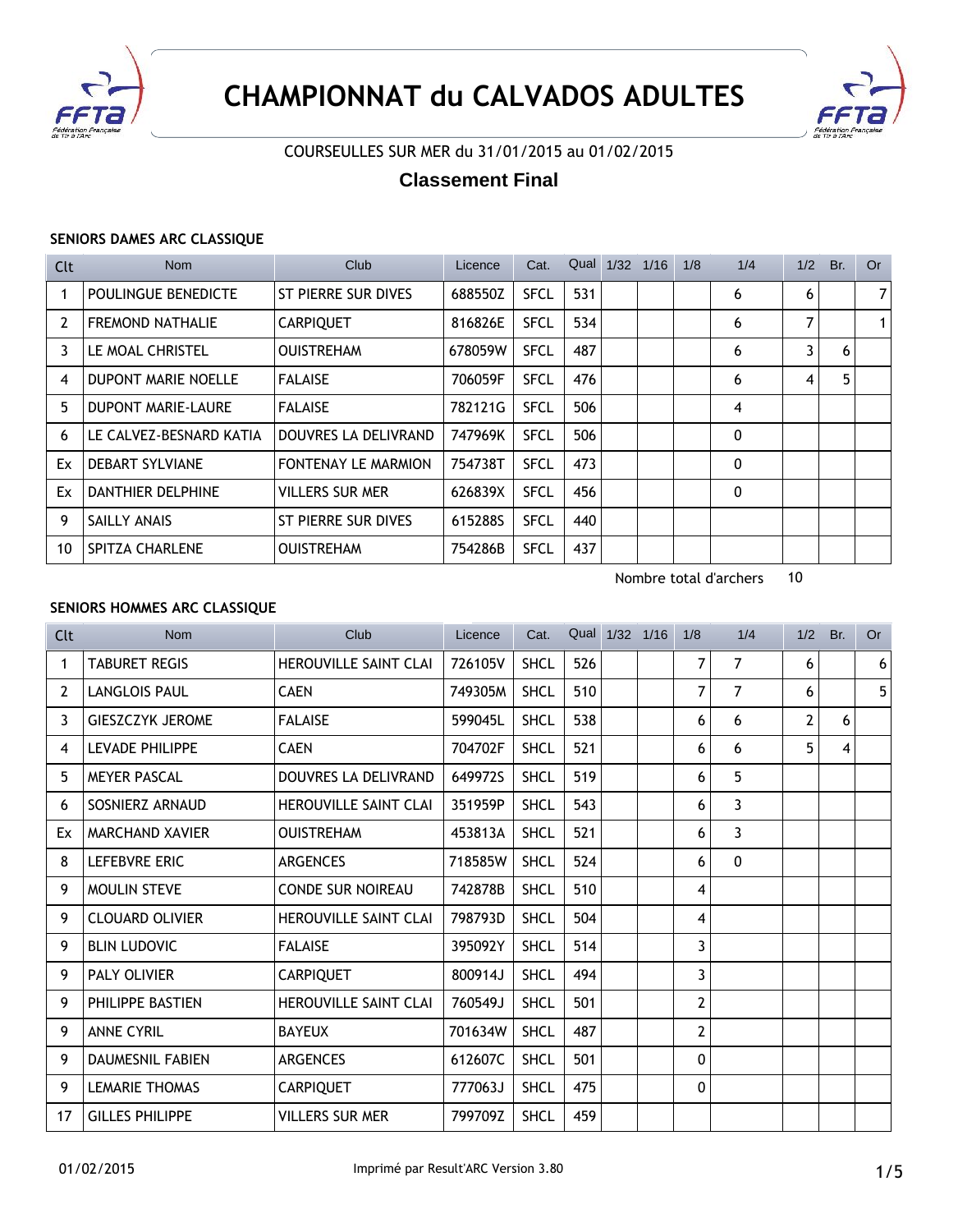| 18 | MOTREFF NICOLAS         | HEROUVILLE SAINT CLAI | 637890J | SHCL        | 452 |  |  |  |  |
|----|-------------------------|-----------------------|---------|-------------|-----|--|--|--|--|
| 19 | LE ROY OLIVIER          | <b>CARPIQUET</b>      | 851805A | <b>SHCL</b> | 447 |  |  |  |  |
| 20 | <b>GUILLOIT GREGORY</b> | <b>CARPIQUET</b>      | 416869U | SHCL        | 440 |  |  |  |  |
|    | <b>VOISIN VINCENT</b>   | DOUVRES LA DELIVRAND  | 851461B | SHCL        | 439 |  |  |  |  |
|    | MOREL MARC              | DOUVRES LA DELIVRAND  | 848171A | <b>SHCL</b> | 385 |  |  |  |  |

#### **VETERANS DAMES ARC CLASSIQUE**

| Cl | <b>Nom</b>         | Club <sup>1</sup>     | Licence | Cat. | Qual | 1/32 | 1/16 | 1/8 | 1/4 | 1/2 | Br. | Or |
|----|--------------------|-----------------------|---------|------|------|------|------|-----|-----|-----|-----|----|
|    | POIRRIER VERONIQUE | <b>OUISTREHAM</b>     | 609814S | VFCL | 481  |      |      |     |     |     |     | 6  |
|    | CARRANO VALERIE    | <b>THURY HARCOURT</b> | 004541L | VFCL | 516  |      |      |     |     |     |     | 0  |

Nombre total d'archers 2

#### **VETERANS HOMMES ARC CLASSIQUE**

| Clt | <b>Nom</b>               | Club                         | Licence | Cat.        | Qual | 1/32 | 1/16 | 1/8 | 1/4 | 1/2 | Br. | Or       |
|-----|--------------------------|------------------------------|---------|-------------|------|------|------|-----|-----|-----|-----|----------|
|     | <b>DURAND PHILIPPE</b>   | <b>CAEN</b>                  | 466148H | <b>VHCL</b> | 545  |      |      |     | 6   | 6   |     | 6        |
| 2   | <b>HAMON BRUNO</b>       | <b>HEROUVILLE SAINT CLAI</b> | 760347P | <b>VHCL</b> | 503  |      |      |     | 6   | 6   |     | $\Omega$ |
| 3   | PAYSANT BRUNO            | <b>CARPIQUET</b>             | 827246F | <b>VHCL</b> | 496  |      |      |     | 6   | 4   | 6   |          |
| 4   | <b>FAUCON ALAIN</b>      | <b>ARGENCES</b>              | 374774N | <b>VHCL</b> | 499  |      |      |     | 6   | 5   | 0   |          |
| 5.  | <b>LAURENT ERIC</b>      | <b>BAYEUX</b>                | 703826D | <b>VHCL</b> | 479  |      |      |     | 4   |     |     |          |
| 6   | <b>COLLEC CHRISTOPHE</b> | <b>ARGENCES</b>              | 702843K | <b>VHCL</b> | 492  |      |      |     | 2   |     |     |          |
| Ex  | LECOUTURIER ERNEST       | <b>CARPIQUET</b>             | 855766F | <b>VHCL</b> | 487  |      |      |     | 2   |     |     |          |
| 8   | <b>CHAPON THIERRY</b>    | <b>HEROUVILLE SAINT CLAI</b> | 800075X | <b>VHCL</b> | 475  |      |      |     | 0   |     |     |          |
| 9   | <b>VALLEE JEAN PAUL</b>  | <b>CAEN</b>                  | 275539Z | <b>VHCL</b> | 452  |      |      |     |     |     |     |          |
| 10  | <b>BERTIN THIERRY</b>    | <b>CARPIQUET</b>             | 837998T | <b>VHCL</b> | 428  |      |      |     |     |     |     |          |
| 11  | LEBREUILLY DOMINIQUE     | <b>BAYEUX</b>                | 793136E | <b>VHCL</b> | 424  |      |      |     |     |     |     |          |
| 12  | <b>TAVENNE LAURENT</b>   | ST PIERRE SUR DIVES          | 718485M | <b>VHCL</b> | 420  |      |      |     |     |     |     |          |
| 13  | PIRAT FRANÇOIS           | <b>CARPIQUET</b>             | 809275X | <b>VHCL</b> | 398  |      |      |     |     |     |     |          |

Nombre total d'archers 13

### **SUPER VETERANS DAMES ARC CLASSIQUE**

| Clt | <b>Nom</b>              | Club                   | Licence | Cat.         | Qual | 1/32 | 1/16 | 1/8 | 1/4 | 1/2 | Br. | Or |
|-----|-------------------------|------------------------|---------|--------------|------|------|------|-----|-----|-----|-----|----|
|     | <b>MATRON DOMINIQUE</b> | <b>OUISTREHAM</b>      | 835003M | SVFCL        | 477  |      |      |     |     |     |     | 6  |
|     | <b>MURAIL FRANCOISE</b> | <b>VILLERS SUR MER</b> | 827827M | SVFCL        | 411  |      |      |     |     |     |     | 4  |
|     | PETIT COLETTE           | DOUVRES LA DELIVRAND   | 848184P | <b>SVFCL</b> | 223  |      |      |     |     |     |     |    |
|     | <b>BADOUD FRANCOISE</b> | <b>OUISTREHAM</b>      | 751844X | <b>SVFCL</b> | 324  |      |      |     |     |     |     |    |

Nombre total d'archers 4

### **SUPER VETERANS HOMMES ARC CLASSIQUE**

| Clt | Nom                        | Club <sup>-</sup>           | Licence | Cat.         | Qual | $1/32$ $1/16$ | 1/8 | 1/4 | 1/2 | Br. | 0r |
|-----|----------------------------|-----------------------------|---------|--------------|------|---------------|-----|-----|-----|-----|----|
|     | LUGEZ PIERRE               | <b>MERVILLE FRANCEVILLE</b> | 655879M | <b>SVHCL</b> | 480  |               |     |     |     |     | 6  |
|     | <b>BONILLO ROBERT</b>      | <b>BAYEUX</b>               | 753455Y | SVHCL        | 476  |               |     |     |     |     | 0  |
|     | <b>BARBEY JEAN-JACQUES</b> | <b>VIRE</b>                 | 004379K | <b>SVHCL</b> | 510  |               |     |     |     |     |    |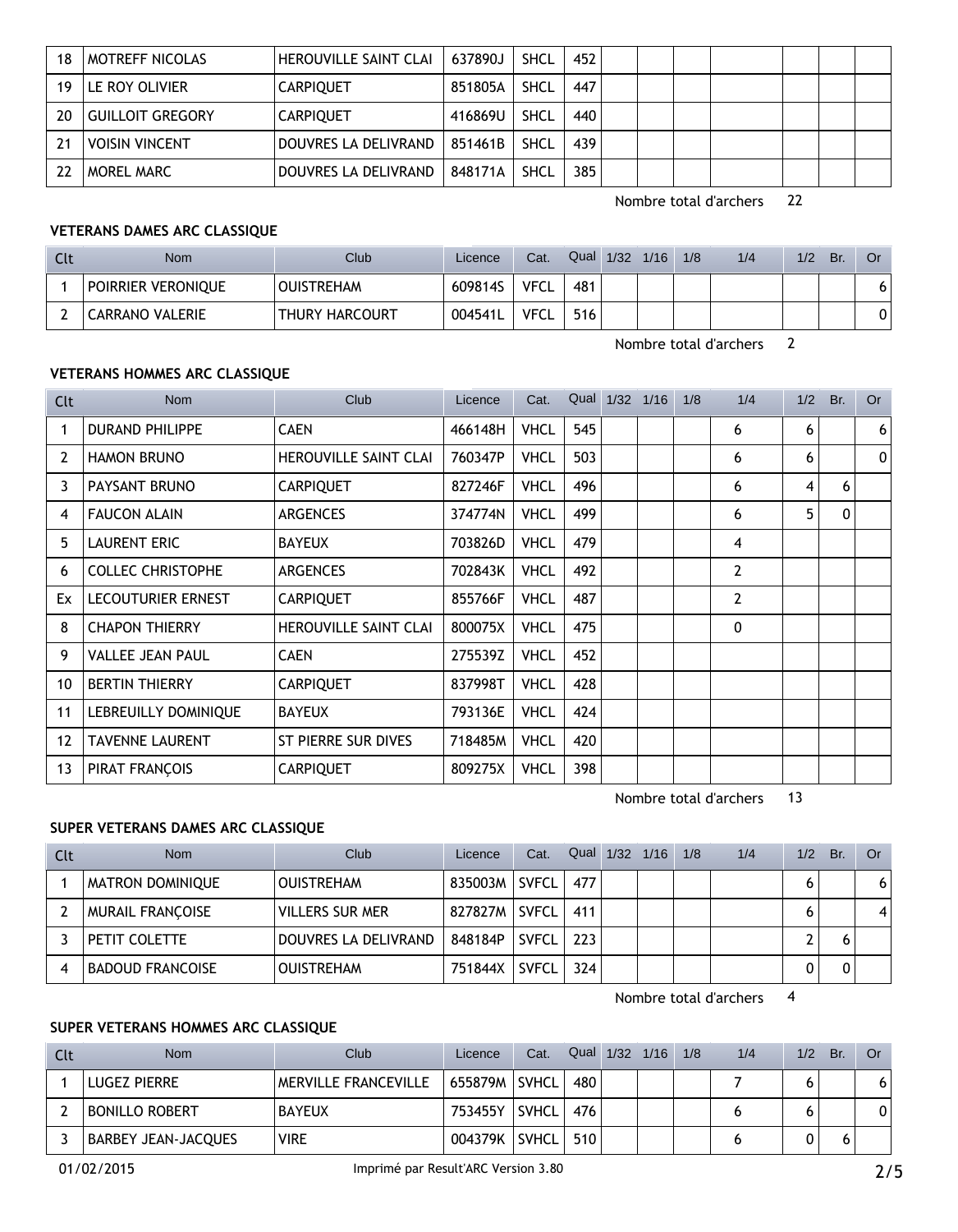| 4  | <b>MALHERBE CHRISTIAN</b> | DOUVRES LA DELIVRAND | 347420F | <b>SVHCL</b> | 432 |  | 6 | 0 | 0 |  |
|----|---------------------------|----------------------|---------|--------------|-----|--|---|---|---|--|
| 5. | <b>HAUTEUR MARC</b>       | <b>CARPIQUET</b>     | 717062R | <b>SVHCL</b> | 499 |  | 4 |   |   |  |
| 6  | <b>DUVAL DANIEL</b>       | DOUVRES LA DELIVRAND | 450383X | <b>SVHCL</b> | 432 |  |   |   |   |  |
|    | <b>BOUGENEAUX ALAIN</b>   | <b>BAYEUX</b>        | 073031G | <b>SVHCL</b> | 460 |  | 0 |   |   |  |
| Ex | <b>TRANIER JACQUES</b>    | <b>CARPIQUET</b>     | 354694M | <b>SVHCL</b> | 432 |  | 0 |   |   |  |
| 9  | <b>BOCE JEAN MARC</b>     | <b>CARPIQUET</b>     | 790318S | <b>SVHCL</b> | 414 |  |   |   |   |  |
| 10 | POTIN CLAUDE              | <b>BAYEUX</b>        | 677149G | <b>SVHCL</b> | 413 |  |   |   |   |  |
| 11 | <b>GELHAY MICHEL</b>      | <b>VERSON</b>        | 270658U | <b>SVHCL</b> | 402 |  |   |   |   |  |
| 12 | DAUMESNIL GERARD          | <b>ARGENCES</b>      | 390085F | <b>SVHCL</b> | 379 |  |   |   |   |  |

### **SENIORS DAMES ARC A POULIES**

| Clt | <b>Nom</b>                | Club                       | Licence | Cat.        | Qual | 1/32 | 1/16 | 1/8 | 1/4 | 1/2 | Br. | 0r  |
|-----|---------------------------|----------------------------|---------|-------------|------|------|------|-----|-----|-----|-----|-----|
|     | LECARPENTIER LAETITIA     | <b>ARGENCES</b>            | 792556Z | <b>SFCO</b> | 544  |      |      |     |     | 144 |     | 138 |
|     | <b>DARCILLON CECILE</b>   | <b>FONTENAY LE MARMION</b> | 771397A | <b>SFCO</b> | 557  |      |      |     |     | 138 |     | 137 |
|     | PRIGNON VANESSA           | <b>ARGENCES</b>            | 420952G | <b>SFCO</b> | 555  |      |      |     |     | 140 | 140 |     |
| 4   | LE MARCHAND MAGALI        | <b>FONTENAY LE MARMION</b> | 742397D | <b>SFCO</b> | 536  |      |      |     |     | 138 | 137 |     |
| 5   | <b>POULINGUE VALERIE</b>  | ST PIERRE SUR DIVES        | 814319E | <b>SFCO</b> | 535  |      |      |     |     |     |     |     |
| 6   | <b>DAUMESNIL SEVERINE</b> | <b>ARGENCES</b>            | 683007Z | <b>SFCO</b> | 534  |      |      |     |     |     |     |     |
|     | <b>GROUT CAROLE</b>       | <b>CAEN</b>                | 433886R | <b>SFCO</b> | 520  |      |      |     |     |     |     |     |

Nombre total d'archers 7

### **SENIORS HOMMES ARC A POULIES**

| Clt | <b>Nom</b>                | Club                       | Licence | Cat.        |     | Qual 1/32 1/16 | 1/8 | 1/4 | 1/2 | Br. | <b>Or</b> |
|-----|---------------------------|----------------------------|---------|-------------|-----|----------------|-----|-----|-----|-----|-----------|
| 1   | <b>DARCILLON DENIS</b>    | <b>FONTENAY LE MARMION</b> | 771395Y | <b>SHCO</b> | 568 |                | 140 | 144 | 143 |     | 145       |
| 2   | <b>ACUNA CHRISTOPHE</b>   | <b>FONTENAY LE MARMION</b> | 625122F | <b>SHCO</b> | 562 |                | 143 | 144 | 145 |     | 141       |
| 3   | <b>BAILLEUL MICHEL</b>    | <b>CAEN</b>                | 793222Y | <b>SHCO</b> | 571 |                | 141 | 138 | 136 | 143 |           |
| 4   | <b>LECUYER FRANCOIS</b>   | <b>VIRE</b>                | 766964G | <b>SHCO</b> | 577 |                | 141 | 142 | 136 | 142 |           |
| 5.  | POULINGUE OLIVIER         | ST PIERRE SUR DIVES        | 672124V | <b>SHCO</b> | 569 |                | 145 | 144 |     |     |           |
| 6   | <b>ANFRAY GILDAS</b>      | <b>FONTENAY LE MARMION</b> | 717158V | <b>SHCO</b> | 571 |                | 138 | 140 |     |     |           |
| 7   | <b>LEGRAND CHRISTOPHE</b> | <b>ARGENCES</b>            | 732164F | SHCO        | 548 |                | 141 | 138 |     |     |           |
| 8   | <b>DUPONT OLIVIER</b>     | <b>FONTENAY LE MARMION</b> | 723986S | SHCO        | 552 |                | 142 | 136 |     |     |           |
| 9   | <b>BOUET LUDOVIC</b>      | <b>ARGENCES</b>            | 713285K | <b>SHCO</b> | 560 |                | 140 |     |     |     |           |
| 9   | <b>JOURDAN DANIEL</b>     | <b>CAEN</b>                | 454789L | <b>SHCO</b> | 548 |                | 140 |     |     |     |           |
| 9   | <b>JEAN DAVID</b>         | <b>CARPIQUET</b>           | 743926R | <b>SHCO</b> | 547 |                | 139 |     |     |     |           |
| 9   | <b>BERTAULD NICOLAS</b>   | <b>FALAISE</b>             | 782123J | <b>SHCO</b> | 547 |                | 138 |     |     |     |           |
| 9   | <b>CARVILLE WILLIAM</b>   | <b>CAEN</b>                | 693837W | SHCO        | 550 |                | 135 |     |     |     |           |
| 9   | DELIQUAIRE OLIVIER        | <b>VILLERS SUR MER</b>     | 325021J | SHCO        | 544 |                | 133 |     |     |     |           |
| 9   | <b>MOULIN STEVE</b>       | <b>CONDE SUR NOIREAU</b>   | 742878B | <b>SHCO</b> | 545 |                | 128 |     |     |     |           |
| 9   | NORMAND RODRIGUE          | <b>CARPIQUET</b>           | 747744R | <b>SHCO</b> | 562 |                | 0   |     |     |     |           |
| 17  | <b>RONXIN LAURENT</b>     | <b>FONTENAY LE MARMION</b> | 742881E | <b>SHCO</b> | 541 |                |     |     |     |     |           |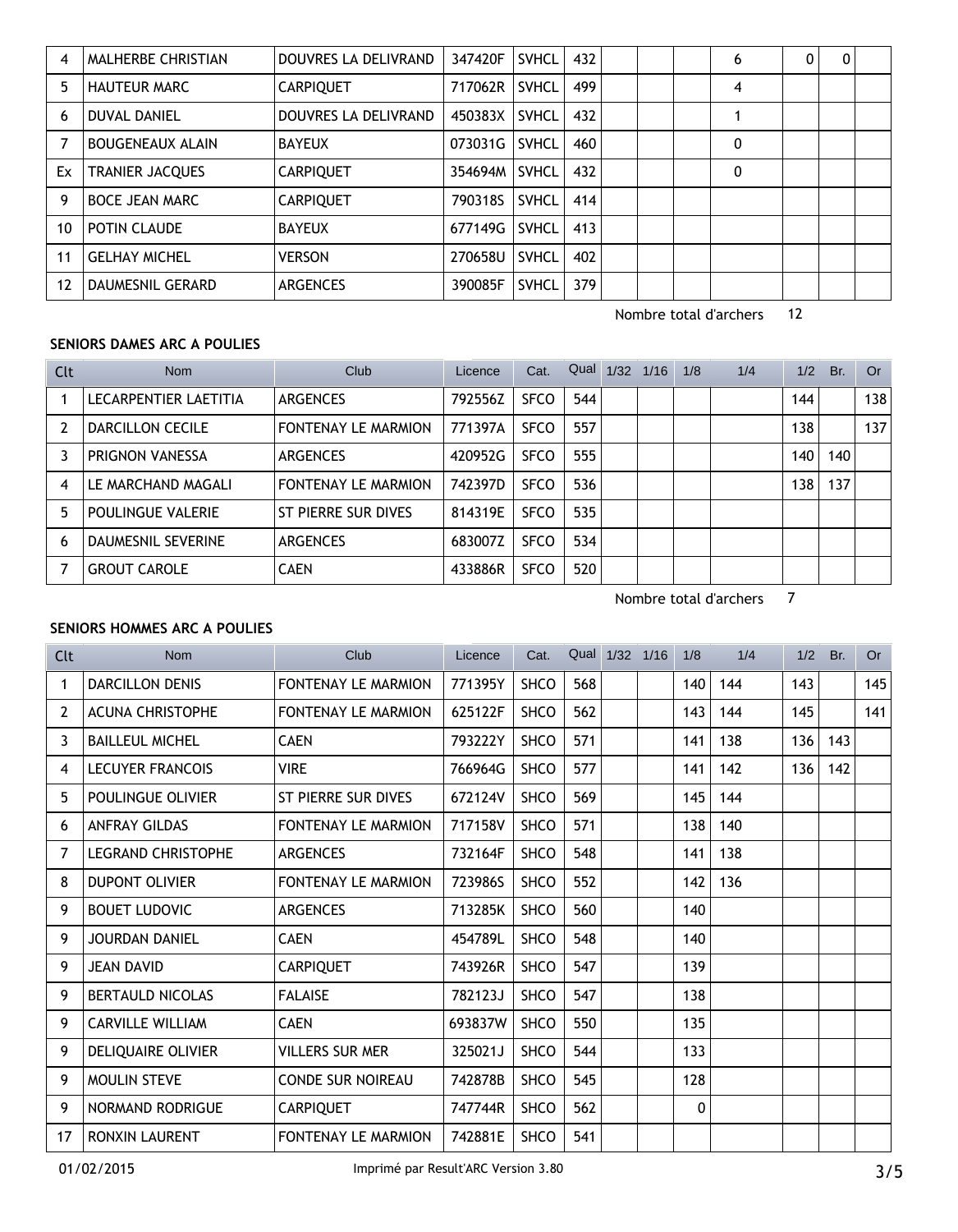| <b>FOF</b><br>PASCAL<br>795466M<br><b>EDELINE</b><br>18<br><b>ADF</b><br>SHC<br>JUE.<br>,,<br>JLJ<br>ט ו<br>__ |  |
|----------------------------------------------------------------------------------------------------------------|--|
|----------------------------------------------------------------------------------------------------------------|--|

#### **VETERANS HOMMES ARC A POULIES**

| Clt | <b>Nom</b>                                     | Club                       | Licence | Cat.        | Qual | 1/32 | 1/16 | 1/8 | 1/4 | 1/2 | Br. | 0r  |
|-----|------------------------------------------------|----------------------------|---------|-------------|------|------|------|-----|-----|-----|-----|-----|
|     | CUQUEMELLE JEAN CLAUDE   HEROUVILLE SAINT CLAI |                            | 440951V | <b>VHCO</b> | 551  |      |      |     |     | 138 |     | 139 |
|     | POSTAIRE JEAN CLAUDE                           | <b>FONTENAY LE MARMION</b> | 799542T | <b>VHCO</b> | 531  |      |      |     |     | 135 |     | 138 |
|     | YVETOT BRUNO                                   | ARGENCES                   | 254407E | <b>VHCO</b> | 535  |      |      |     |     | 134 | 133 |     |
|     | MALDONADO HUBERT                               | <b>CARPIQUET</b>           | 872011N | <b>VHCO</b> | 505  |      |      |     |     | 130 | 132 |     |

Nombre total d'archers 4

#### **SUPER VETERANS HOMMES ARC A POULIES**

| Clt | <b>Nom</b>              | Club                         | Licence | Cat.        | Qual | 1/32 | 1/16 | 1/8 | 1/4 | 1/2 | Br. | <b>Or</b> |
|-----|-------------------------|------------------------------|---------|-------------|------|------|------|-----|-----|-----|-----|-----------|
|     | <b>CLERCQ CHRISTIAN</b> | <b>VERSON</b>                | 594381S | <b>SVHC</b> | 557  |      |      |     |     | 140 |     | 142       |
|     | <b>LAJOIE MICHEL</b>    | <b>CARPIQUET</b>             | 383577G | <b>SVHC</b> | 544  |      |      |     |     | 137 |     | 136       |
|     | <b>OUIN PHILIPPE</b>    | DOUVRES LA DELIVRAND         | 761210C | <b>SVHC</b> | 533  |      |      |     |     | 137 | 138 |           |
| 4   | <b>TOQUE MICHEL</b>     | <b>HEROUVILLE SAINT CLAI</b> | 288494F | <b>SVHC</b> | 538  |      |      |     |     | 134 | 131 |           |
| 5   | LE MONNIER ALAIN        | <b>BAYEUX</b>                | 680476Y | <b>SVHC</b> | 510  |      |      |     |     |     |     |           |
| 6   | MARCHAND JEAN-CLAUDE    | <b>OUISTREHAM</b>            | 438095R | <b>SVHC</b> | 489  |      |      |     |     |     |     |           |

Nombre total d'archers 6

#### **SCRATCH DAMES ARC NU**

| Clt | <b>Nom</b>                | Club                        | Licence | Cat.        | Qual 1/32 1/16 1/8 |  | 1/4 | 1/2 | Br. | Or |
|-----|---------------------------|-----------------------------|---------|-------------|--------------------|--|-----|-----|-----|----|
|     | <b>BOISGONTIER SYLVIA</b> | <b>ARGENCES</b>             | 744323X | <b>SFBB</b> | 411                |  |     |     |     | 6  |
|     | SAILLY BÉATRICE           | ST PIERRE SUR DIVES         | 847881K | <b>SFBB</b> | 382                |  |     |     |     | 4  |
|     | <b>HAMCHART SERGINE</b>   | <b>MERVILLE FRANCEVILLE</b> | 628083Z | <b>SFBB</b> | 161                |  |     |     |     |    |

Nombre total d'archers 3

#### **SCRATCH HOMMES ARC NU**

| Clt | <b>Nom</b>               | Club                     | Licence | Cat.        | Qual | 1/32 | 1/16 | 1/8 | 1/4          | 1/2 | Br.            | <b>Or</b>      |
|-----|--------------------------|--------------------------|---------|-------------|------|------|------|-----|--------------|-----|----------------|----------------|
|     | <b>HAMON ALAIN</b>       | <b>VERSON</b>            | 434787V | <b>SHBB</b> | 473  |      |      |     | 6            | 6   |                | 6              |
| 2   | THOMAS JEAN-JACQUES      | <b>CONDE SUR NOIREAU</b> | 386927Y | <b>SHBB</b> | 505  |      |      |     | 7            | 6   |                | $\overline{4}$ |
| 3   | <b>BOISGONTIER HERVE</b> | <b>ARGENCES</b>          | 744948B | <b>SHBB</b> | 456  |      |      |     | 6            | 0   | 6              |                |
| 4   | <b>GONCALVES MANUEL</b>  | <b>ARGENCES</b>          | 464592S | <b>SHBB</b> | 460  |      |      |     | 6            | 0   | $\overline{2}$ |                |
| 5.  | SAILLY ARMAND            | ST PIERRE SUR DIVES      | 411744Y | <b>SHBB</b> | 449  |      |      |     | 2            |     |                |                |
| Ex  | LESENECHAL LAURENT       | <b>CONDE SUR NOIREAU</b> | 739934B | <b>SHBB</b> | 405  |      |      |     | 2            |     |                |                |
|     | <b>VARIN PATRICE</b>     | <b>CARPIQUET</b>         | 760204J | <b>SHBB</b> | 361  |      |      |     |              |     |                |                |
| 8   | <b>MARIE CLAUDE</b>      | <b>OUISTREHAM</b>        | 748329B | <b>SHBB</b> | 411  |      |      |     | $\mathbf{0}$ |     |                |                |
| 9   | <b>MAUGIS BERNARD</b>    | <b>VILLERS SUR MER</b>   | 401695A | <b>SHBB</b> | 340  |      |      |     |              |     |                |                |
| 10  | ROGER PATRICK            | <b>VIRE</b>              | 757197R | <b>SHBB</b> | 325  |      |      |     |              |     |                |                |

Nombre total d'archers 10